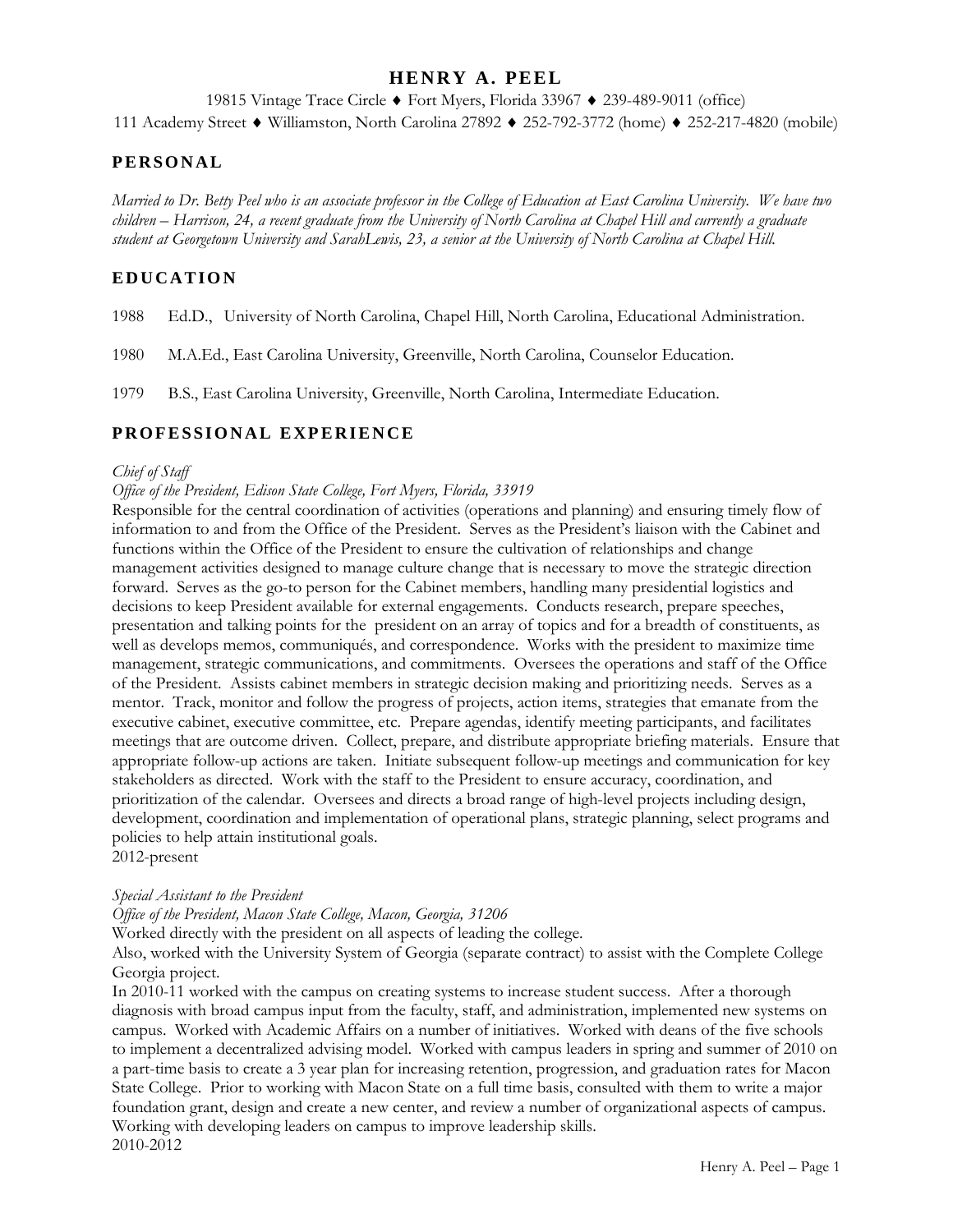#### *Special Advisor on School Leadership Development to the Vice President for Academic Planning and University-School Programs & Project Director*

*University of North Carolina-General Administration, Chapel Hill, North Carolina, 27514*

Led the revision process for the Master of School Administration degree programs on 13 UNC campuses. The Master of School Administration degree leads to the principal license in North Carolina. Led the process for program redesign, reauthorization (University of North Carolina-General Administration), and facilitated campus teams in developing program approval (State Department of Public Instruction). Established a national review process and facilitated a national review team as a part of the reauthorization procedure. Advised vice president and associate vice presidents on a number of aspects related to schools and colleges of education issues in the UNC system.

Co-directed a grant from the Bill and Melinda Gates Foundation for the University of North Carolina-General Administration (UNC-GA) to create four demonstration high schools in North Carolina that will serve as learning laboratories. The Learning Laboratories Initiative (LLI), a partnership with the North Carolina New Schools Project, will create these demonstration high schools as sites for school administrators and teachers to visit as they work within their home schools to create schools where all students graduate ready for college, work, or life. Facilitated a national review panel that was used to select the schools from a number of high schools that applied to become learning laboratories. Worked directly with the selected schools in beginning implementation of the model.

The work for UNC-GA was through a joint appointment creating a 60% commitment to UNC-GA and a 40% commitment to ECU.

2007-2010

#### *Vice Provost*

#### *East Carolina University, Greenville, North Carolina, 27858-4353*

Oversaw budget and personnel for the Division of Academic Affairs, serving seven colleges – student population, 25,000+. Oversaw the Academic Student Services functions including professional advising, admissions, registrar, and financial aid. Served as the Academic Affairs liaison for personnel, budget, and procedural issues to the other divisions including Research and Graduate Studies, Finance and Administration, and Health Sciences. Led the strategic and integrated planning process for the Division of Academic Affairs. Served as Academic Affairs liaison with the Office of the University Attorney. Served as Academic Affairs liaison with the Office of EEO and Equity. Served as Academic Affairs liaison with the Office of Internal Audits. Led one of UNC System President Erskine Bowles' teams to study the effective and efficient operation of the UNC system. Worked with the offices of EEO, Internal Audit, and University Attorney on reviews and grievances for the Division of Academic Affairs. Coordinated enrollment projections and other special initiatives with UNC-General Administration (UNC-GA). Coordinated the effort to establish ECU Peer Institutions with UNC-GA. Coordinated campus initiated tuition increase proposals for Academic Affairs. Served as a resource for colleges, schools, and departments related to institutional guidelines and practices. Represented the provost throughout the university in the provost's absence or as the provost designee. Led workshops and served as a resource on appropriate implementation of the ECU Faculty Manual. Coordinated campus-wide strategic and integrated planning process. Oversaw the Office of Institutional Planning, Research, and Effectiveness. 2004-2007

# *Senior Associate Vice Chancellor for Academic Affairs*

## *East Carolina University, Greenville, North Carolina, 27858-4353*

Oversaw the Academic Student Services functions including professional advising, admissions, registrar, and financial aid. Served as Academic Affairs liaison with the University attorney's office. Worked with the offices of EEO, Internal Audit, and University Attorney on reviews in Academic Affairs. Coordinated enrollment projections and other special initiatives with UNC-General Administration (UNC-GA). Coordinated campus initiated tuition increase proposals for Academic Affairs. Served as a resource for colleges, schools, and departments related to institutional guidelines and practices. Represented the provost throughout the university in the provost's absence or as the provost designee. Served as a resource on appropriate implementation of the ECU Faculty Manual. Created and implemented a new professional advising model for all undergraduate students in their first two years at ECU. 2003-2004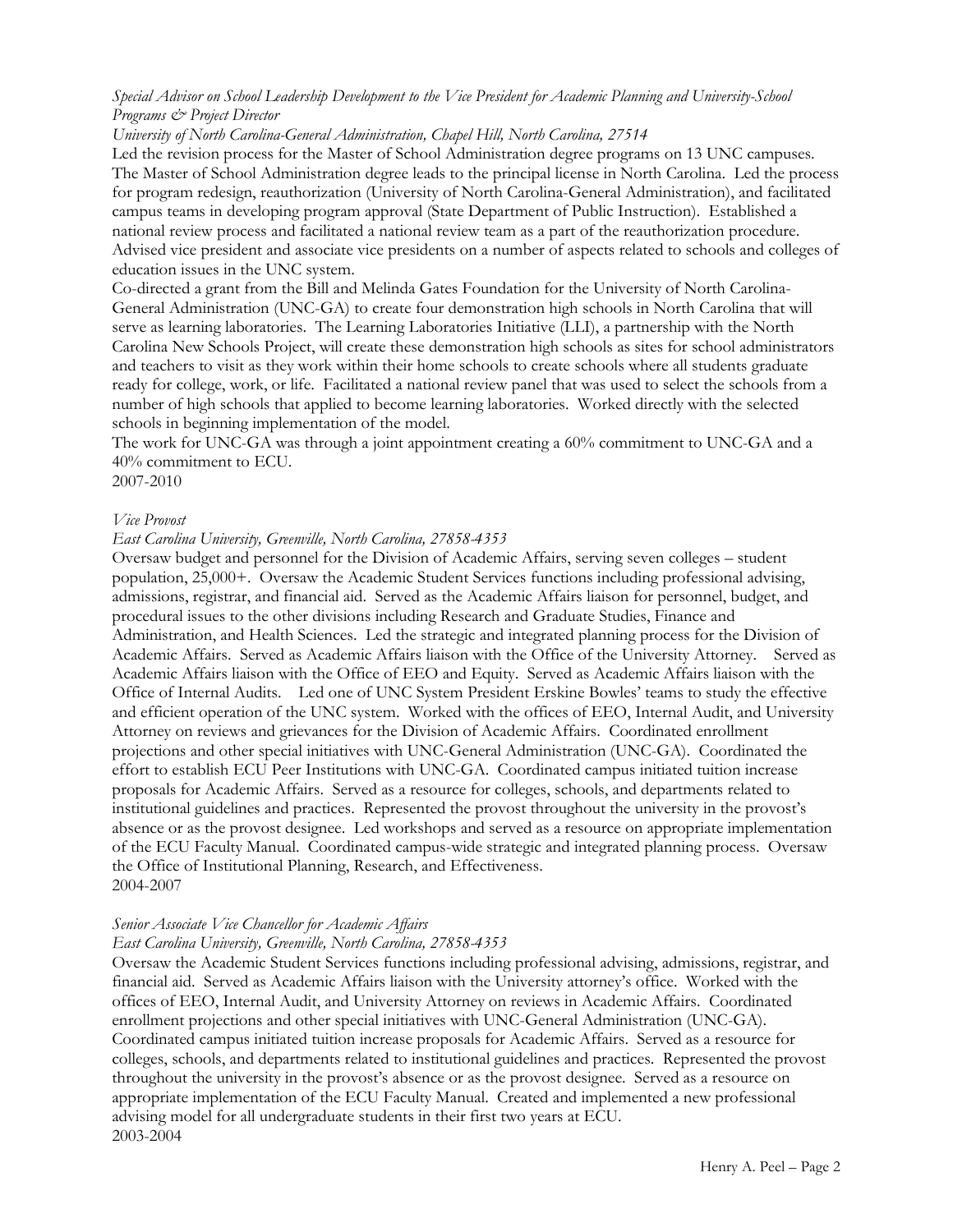## *Interim Director, Institutional Planning, Research, and Effectiveness*

*East Carolina University, Greenville, North Carolina, 27858-4353*

Managed office oversight. Coordinated functions and reports with UNC-GA. Served in this role while also serving as Vice Provost. Appointed an interim director for 2006-2007. 2005-2006

## *Interim Director for Enrollment Management, Academic Affairs*

*East Carolina University, Greenville, North Carolina, 27858-4353*

Redesigned enrollment services area due to provost dissolving office of undergraduate studies and redeployed resources to align with the new design.

Spring 2003

## *Wachovia Distinguished Professor, an endowed chair supported by Wachovia Corporation*

*Department of Educational Leadership, East Carolina University, Greenville, North Carolina, 27858-4353* Worked with the College of Education, school systems, and other agencies to establish leadership development programs both for degree credit and professional development. Taught graduate leadership courses and supervised dissertations. Led the Office of Wachovia Leadership Programs. Created the Partnership East initiative which is a 2+2 university/community college initiative and worked with the dean and project coordinator on initial implementation of Partnership East which eventually became Wachovia Partnership East. Established and coordinated first executive doctoral cohort. 2000-2010

## *Associate Vice Chancellor for Academic Administration and Special Programs East Carolina University, Greenville, North Carolina, 27858-4353*

Coordinated enrollment management functions of the university including Registrar and Admissions. Provided oversight for International Affairs, Honors Program and East Carolina Scholars Program. Academic Affairs liaison with Information Technology and Computer Services. Served as a resource for colleges, schools, and departments related to institutional guidelines and practices. Led a number of selective initiatives including increasing required academic standard levels for progression to graduation at ECU. Served as chancellor representative for student, faculty, and parent grievances. Created and implemented a decentralized funding model for the delivery of off-campus and distance education. Represented Vice Chancellor throughout the university in the Vice Chancellor's absence or as the Vice Chancellor's designee. 1997-2000

### *Interim Dean*

### *School of Education, East Carolina University, Greenville, North Carolina, 27858-4353*

Provided oversight for all aspects of the School of Education. Worked with seven department chairs in supporting their efforts in leading their departments. With colleagues, wrote the proposal for funding to create clinical faculty to work with the public schools to improve the student teaching/internship experience and received funding from UNC-GA which later became permanent funding for clinical teacher education faculty to work in partnership school systems. Authored and co-authored a number of other funded grants. Facilitated the creation of an undergraduate professional advising center. 1996-1997

### *Associate Dean*

*School of Education, East Carolina University, Greenville, North Carolina, 27858-4353*

Coordinated the personnel functions for the School of Education. Served as the dean's designee in all functions for the School of Education in his absence or upon his designation. Created a comprehensive personnel calendar for all tenure track faculty to follow from employment through to tenure. 1994-1996

#### *Director, Chancellor's Forum*

*East Carolina University, Greenville, North Carolina, 27858-4353*

Led a speakers' series for the chancellor on topics relative to education, health, and economic development in eastern North Carolina.

1991-1995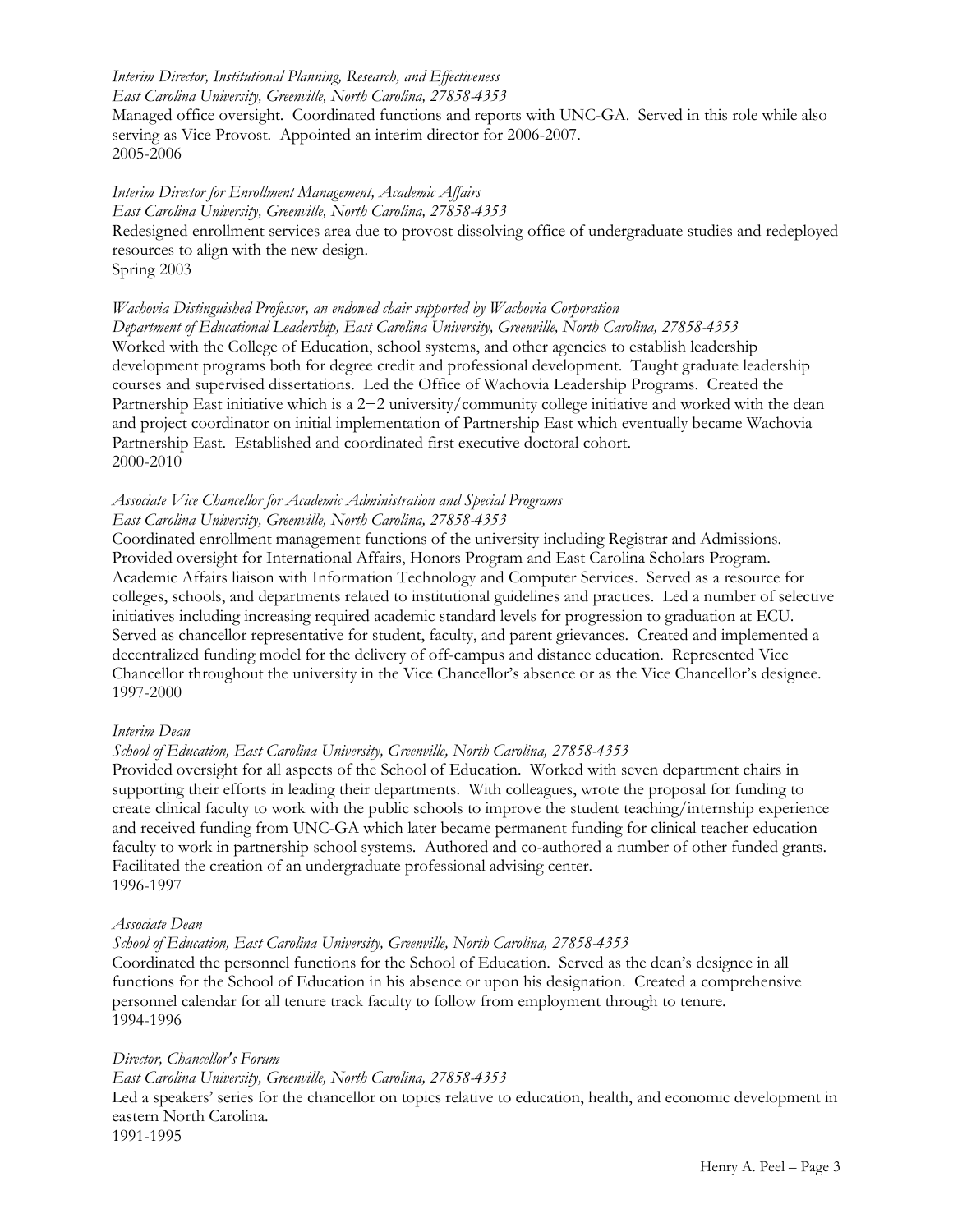#### *Clinical Co-Director, School Reform Field Research Project*

*Consortium for the Advancement of Public Education, UNC-W, Wilmington, North Carolina, 28403-599* Worked with several schools in southeastern North Carolina to initiate school improvement/reform. 1990-1993

*Assistant Professor / Associate Professor / Professor / Professor Emeritus Department of Educational Leadership, East Carolina University, Greenville, North Carolina, 27858-4353*  1989-present

*Director of Pupil Personnel*

*Martin County Schools, Williamston, North Carolina, 27892*

Coordinated counseling program. Managed school-wide testing program including field testing state-wide tests for the North Carolina Department of Public Instruction. Served as middle and high school discipline coordinator. Wrote and implemented policy. Worked with the Board of Education on policy related to student services.

1986-1989

#### *Assistant Principal*

*Estes Hills Elementary School, Chapel Hill, North Carolina, 27516* Involved in all aspects of leading the school. Managed facilities, budget, student services, parent involvement, instruction, and curriculum along with the principal. Functioned as the primary contact and leader for grades 4 through 6.

1985-1986

*Math Teacher Chapel Hill High School, Chapel Hill, North Carolina, 27516* Taught summer school students needing high school math credit. 1984

#### *Counselor*

*Culbreth Jr. High School, Chapel Hill, North Carolina, 27516* Involved in all aspects of guidance and counseling within the school. Served as primary counselor for students in ninth grade. 1983-1985

*Vocational Counselor Roanoke High School, Robersonville, North Carolina, 27871* Involved in all aspects of guidance and counseling within the school. Also handled school-wide student registration in absence of the principal. 1980-1983

## **ACADEMIC RANK**

Wachovia Distinguished Professor, an endowed chair supported by Wachovia Corporation, Department of Educational Leadership, East Carolina University, Greenville, North Carolina 2000-2010

Professor, Department of Educational Leadership, East Carolina University, Greenville, North Carolina 1998-2010

Associate Professor, Department of Educational Leadership, East Carolina University, Greenville, North Carolina 1994-1998

Assistant Professor, Department of Educational Leadership, East Carolina University, Greenville, NC 1989-1994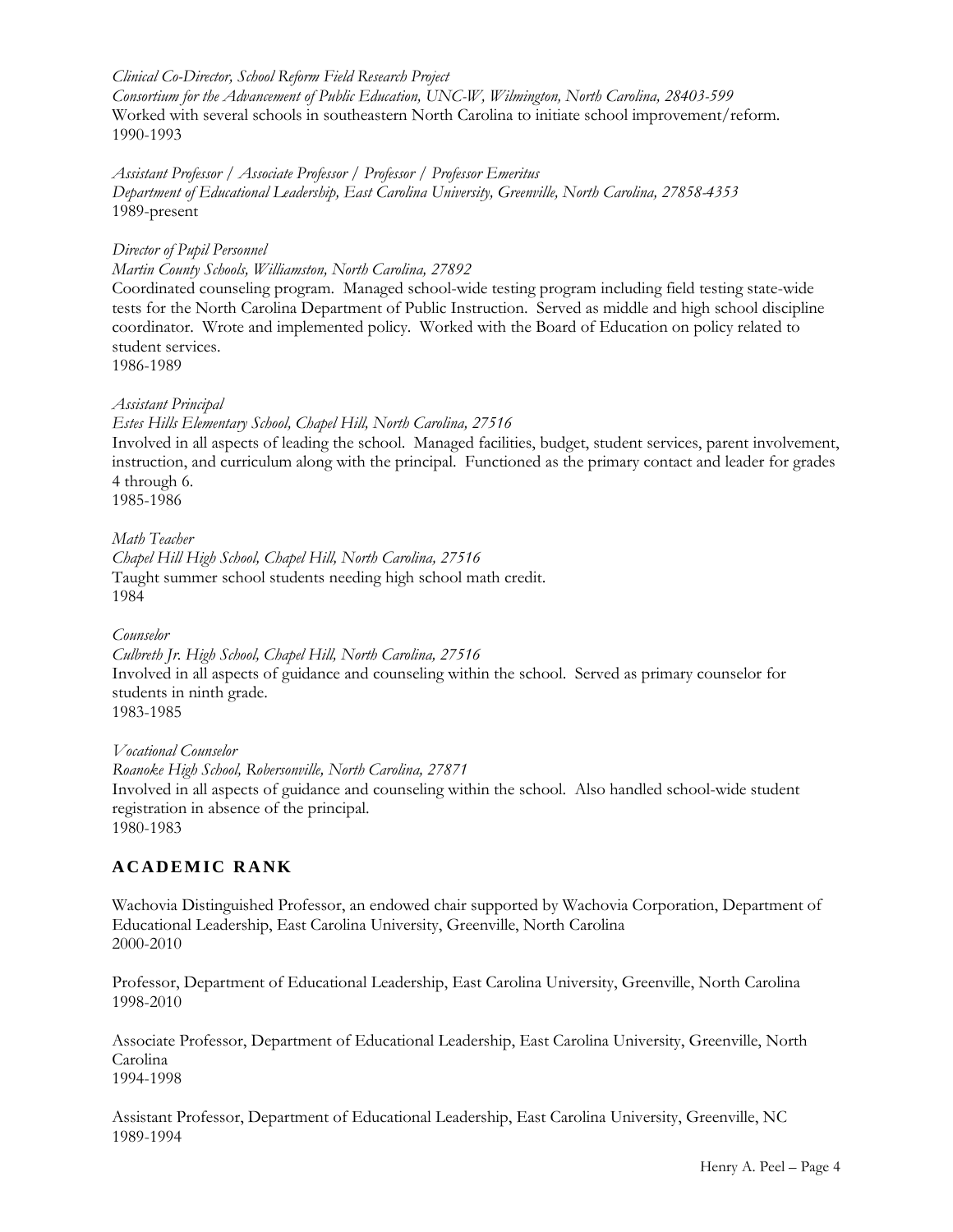- ♦ Selected courses taught from 1989 to 2010: LEED 6406 - Elementary School Administration LEED 6806 - Managing Organizational Change LEED 6991/6992 - Administrative Internship LEED 6000 - Leadership and Communication EDUC 6553- Problems and Issues in Education LEED 7460 - Advanced Public Relations LEED 6334 - Home, School, and Community: The Communication Process LEED 8015 - Doctoral Seminar in Human Resource Development
- ♦ Evaluation of teaching: Consistently rated above unit and university means on all evaluation indicators.
- ♦ Advising assignments: Advised all master's and non-degree students for the department from 1990 to 1995 (approximately 300 students).
- ♦ Dissertation committees: Chair and member of numerous doctoral committees.

## **CONSULTANTSHIPS AND APPLIED LEADERSHIP ACTIVITY**

Georgia Board of Regents, Consultant with Complete College Georgia Initiative, January 2012-June 2012.

Georgia Southern University, College of Education, Consultant for enrollment management, May, 2012.

The University of West Georgia, College of Education, Consultant for integrated planning, 2010-2011.

Autism Society of North Carolina, Consultant for strategic planning, February 2009-August 2010.

Georgia Board of Regents, Consultant with the Office of P-16 Initiatives, March 2008-June 2009.

Macon State College, Consultant for dean of education professional development and School of Education organizational development, 2007-2008.

East Carolina University School of Music, Consultant for strategic planning, 1999.

North Carolina Quality Schools Partnership, Research team, 1995-1997.

East Carolina University Division of Institutional Advancement, Consultant for strategic planning, 1995.

East Carolina University School of Allied Health Sciences, Consultant for strategic planning, 1994-1997.

Martin County Schools, Senior consultant for strategic & long range planning, 1993-1994.

Halifax County Schools/National Association of Secondary School Principals, Co-director of Superintendent's Leadership Academy, 1993-1994.

Public School Consulting: Perquimans County Schools, Consultant for strategic planning & school improvement, 1998-2000; Charlotte/Mecklenburg Schools, Consultant for developing a model of reform, 1995-1997; Lenoir County Schools, Consultant for strategic planning, April-June, 1993; Teachers Memorial School, Implementation of site-based management, 1989-1994; Snow Hill Primary School, School restructuring project and editor of the application for National School of Excellence Award application. 1989-1994; West Greene Elementary School, Performance based accountability planning, January-February, 1993; Edna Andrews School, Performance based accountability planning, February, 1993; Williamston Primary School, School improvement planning, November-February 1992-1993; Bertie County Schools, Coordinator of master's in curriculum and instruction, 1991-1993; Arapahoe Elementary School, School restructuring project, 1990-1993; Greene County Schools, Computer project, December, 1992; Underwood Elementary School, Multicultural education, January, 1992; Parker Middle School, Multicultural education, January 1992; Trenton Elementary School, Improving parent involvement, 1991- 1992; LaGrange Elementary School; Meadow Lanes Elementary School; Kerr School, School restructuring projects, 1989-1992; Williamston High School, Substance abuse intervention project, 1989-1990.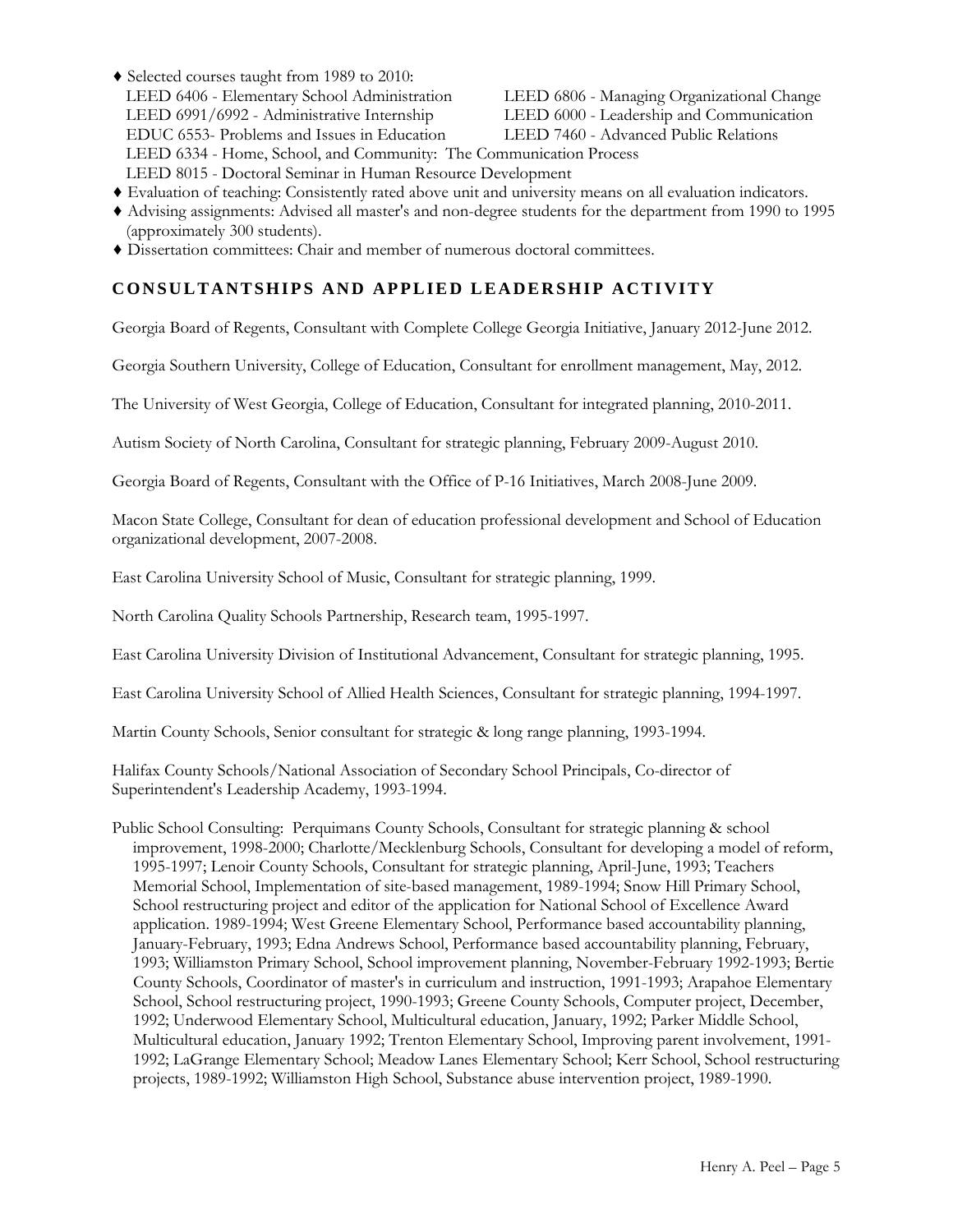### **GRANTS RECEIVED**

Macon State College Writing Team (spring, 2008). Creating a Teacher Academy for Professional Development. Peyton Anderson Foundation - \$50,000 funded.

Peel, H. A. (1997, June). Forward to the future: Improving the School of Education. DuPont - \$25,000 funded.

Kester, D. D., Bell, E. D., Peel, H. A., & Swope, J. A. (1997, March). Learning from the past, expanding to the future. UNC General Administration - \$46,000 funded.

Peel, H. A., & Sheerer, M. (1997, May). Recreating colleges of teacher education. BellSouth Foundation -\$200,000 funded.

Peel, H. A. & Bradshaw, L. (1997, May). Developing leaders for Eastern North Carolina. Z. Smith Reynolds Foundation - \$35,000 funded.

Peel, H. A. (1996, December). Minority recruitment and retention. DuPont - \$7,500 funded.

Peel, H. A. (1996, October). Developing a model for teacher induction and mentoring. North Carolina Teacher Academy - \$100,000 funded.

Peel, H. A., & Volk, K. (1994, January). Business leaders' perceptions of appropriate standards for high school graduates. Eastern North Carolina Center for Assistance and Research in Education - \$5000 funded.

Bell, E. D., & Peel, H. A. (1993, July). Multicultural education and change. Z. Smith Reynolds Foundation - \$15,000 funded.

Peel, H. A., & Bell, E. D. (1992, July). Multicultural education and change. Z. Smith Reynolds Foundation -\$25,000 funded.

Bell, E. D., & Peel, H. A. (1991, July). Multicultural education and change. Z. Smith Reynolds Foundation - \$20,000 funded.

Peel, H. A. (1989, August). Martin County Schools as drug free schools. North Carolina State Department of Public Instruction - \$20,299 funded.

Peel, H. A. (1989, June). Martin partners-big brother big sister program. Division of Youth Services: Community Based Alternatives - \$23,000 funded.

Peel, H. A. (1988, July). Martin County Schools as drug free schools. North Carolina State Department of Public Instruction - \$13,785 funded.

Peel, H. A. (1988, June). Martin partners-big brother big sister program. Division of Youth Services: Community Based Alternatives - \$20,150 funded.

### **PUBLICATIONS**

#### **Books and Chapters**

Shipman, N. J., Queen, J. A, & Peel, H.A. (2007). Transforming School Leadership. New York: Eye on Education.

McFadden, C. Mobley, C., Burham, J., Joyner, R., & Peel H. (2003). Are national ISLC standards important to job performance? – An eastern North Carolina perspective. In F.C. Lunenburg & C. S. Carr (Eds.), Shaping the Future (pp. 389-400).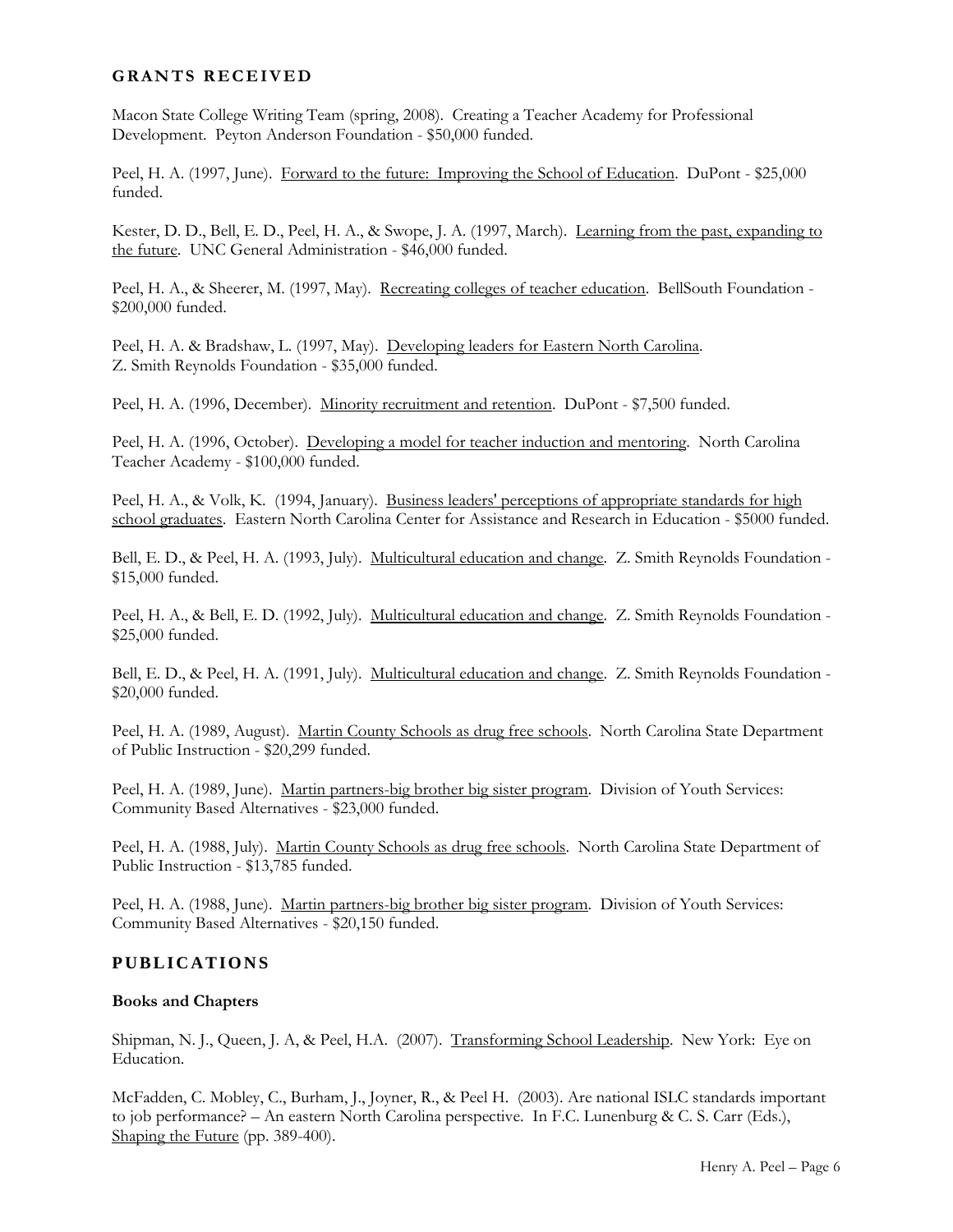Volk, K. S. & Peel, H. A. (1997). Basic academic and vocational skills required of employees with only a high school diploma. In Pautler, Jr., A. J. & Buffamanti, D. M. (Ed.), Winning Ways: Best Practices in Work-Based Learning (pp. 160-169). Ann Arbor, MI: Prakken Publications, Inc.

Peel, H. A. (1997). Facilitative leadership. In McDowelle, J. O. (Ed.), The Principal's Internship Handbook: An Exercise in Praxis (pp. 37-74). New York, NY: McGraw Hill, Inc.

Peel, H. A. (1996). Facilitative leadership. In McDowelle, J.O. (Ed.), Prospective Principal's Handbook: A Learning-Centered Approach (pp. 37-74). New York, NY: McGraw-Hill, Inc.

Peel, H. A. (1996). What do SDL students look like? In Areglado, R.J., Bradley, R.C., & Lane, P. S., Learning for Life: Creating Classrooms for Self-Directed Learning (pp. 41-42). Thousand Oaks, CA: Corwin Press, Inc.

McDowelle, J. O. & Peel, H. A. (1995). Strategic leadership. In E. Floyd (Ed.), Prospective Principal's Handbook: A Learning-Centered Approach (pp. 3-14). New York, NY: McGraw-Hill, Inc.

Bell, E. D., & Peel , H. A. (1993). Multicultural education and change. In J. Hoyle & D. Estes (Eds.), NCPEA: In a New Voice (pp. 171-183). Lancaster, PA: Technomic Publishing Co., Inc.

Mayer, P., Peel, H. A., & Bell, E. D. (1992). Instructional leadership. In H. Peel (Ed.), Effective School Administration: A Sourcebook for Principals in North Carolina (pp. 29-58). New York: McGraw-Hill, Inc.

Peel, H. A. (1992). School public relations. In H. Peel (Ed.), Effective School Administration: A Sourcebook for Principals in North Carolina (pp. 163-188). New York: McGraw-Hill, Inc.

Peel, H. A., & Bell, E. D. (1992). Personnel. In H. Peel (Ed.), *Effective School Administration:* A Sourcebook for Principals in North Carolina (pp. 189-223). New York: McGraw-Hill, Inc.

Peel, H. A. (Ed.). (1992). Effective School Administration: A Sourcebook for Principals in North Carolina. New York: McGraw-Hill, Inc.

#### **Journal Articles and Published Proceedings**

Warren, L. L. & Peel, H. A. (2005). Collaborative model for school reform through a rural school/university partnership. Education, 30 (10): 1-7

Peel, H. A., Peel, B. B., & Baker, M. E. (2002). School/university partnerships: A viable model. The International Journal of Educational Management, 16 (7): 319-325.

Peel, H. & McDowelle, J. (1999). A comprehensive plan for leadership development. National Council of Professors of Educational Administration Proceedings.

Moody, S. B., Joyner, R.., Peel, H., & Arnold, V. (1998). A comparison of workforce skills: North Carolina industry leaders' perceptions vs. North Carolina Marketing Education Standard Course of Study. Promoting Excellence in Research and Testing for and About Business—Proceedings, 43-60.

Mobley, D. P., Joyner, R.., & Peel, H. (1998). Workforce skills required by North Carolina employers for entry-level employment of high school graduates. Promoting Excellence in Research and Testing For and About Business-Proceedings, 223-237.

Peel, H., Wallace, C., Buckner, K., Evans, R.., & Wrenn, S. (1998). Collaboration that improved the preparation of educational leaders. NASSP Bulletin, 82 (602): 26-34.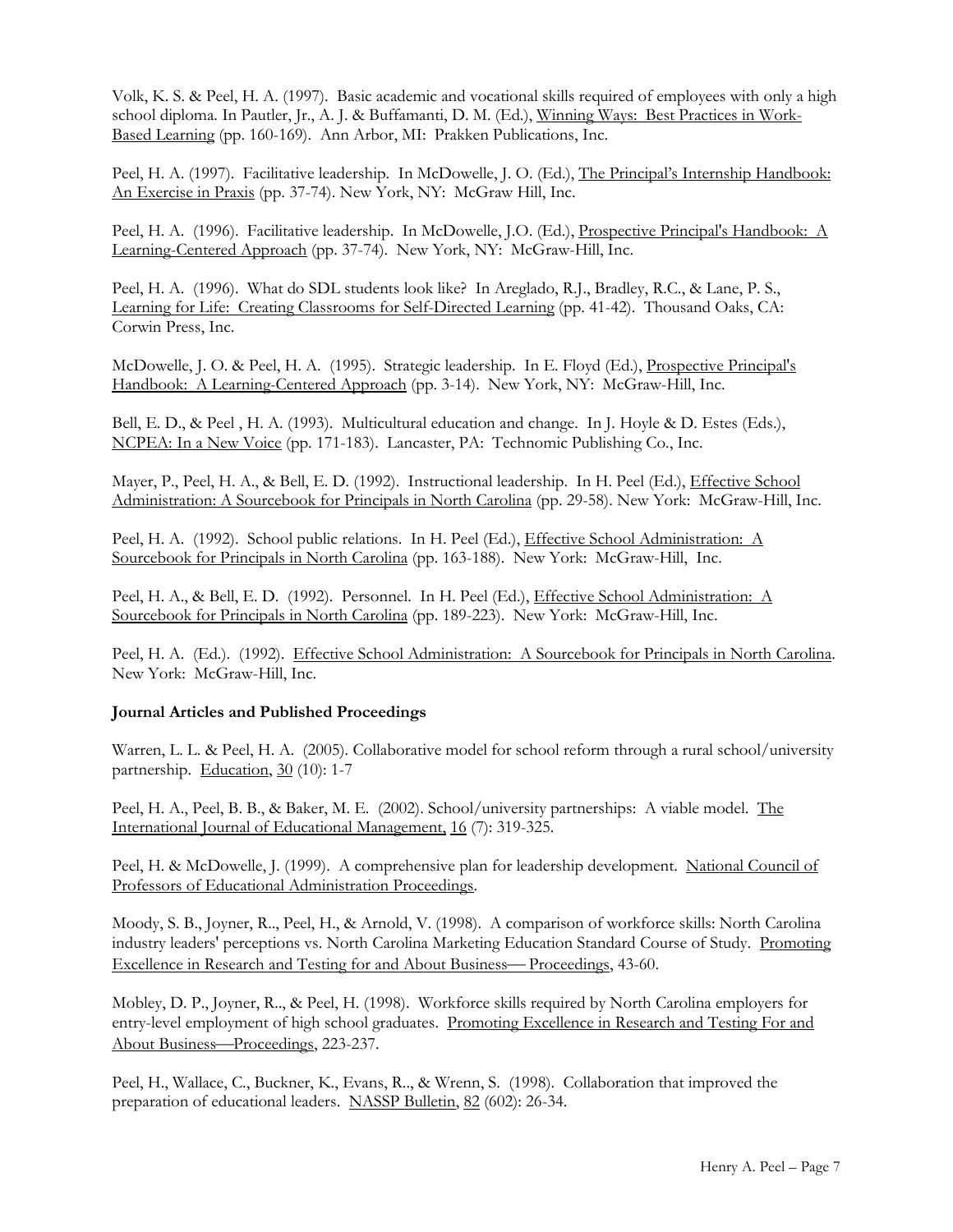Peel, H. A., Joyner, R.., & Volk, K. (1998). Skills needed for entry level employment for high school graduates. NABTE Review, 25: 56-62.

Jordan, L. A., Reyes-Blanes, M. E., Peel, B. B., Peel, H. A., & Lane, H. B. (1997). Developing teacher-parent partnerships across cultures: Effective parent conferences. Intervention, Vol. 33, 141-147.

Peel, H. A. & Foster-Harrison, E. (1997). Parents speak out: What should school and classrooms look like? Schools in the middle,  $7(1)$ : 42-47.

Joyner, R. & Peel, H. A. (1997). Entry level workforce skills needed for employment. Proceedings of the Gulf South Business and Vocational Education Conference. Valdosta, GA.

Peel, H. A. & Wallace, C. G. (1996). Improving leadership preparation programs through a school, university, and professional organization partnership. (ERIC Document Reproduction Service No. EA 028 133).

Peel, H. A. & Wallace, C. G. (1996). Improving leadership preparation programs through a school, university, and professional organization partnership. (ERIC Document Reproduction Service No. ED 402 671).

Volk, K.S. & Peel, H.A. (1996). Skills employers really need from their high school-graduated employees. Raleigh, NC: North Carolina Council of Vocational Teacher Educators and Vocational Technical Education. (ERIC Document Reproduction Service No. ED 182465).

Volk, K.S. & Peel, H.A. (1996). Skills employers really need from their high school-graduated employees. Resources in Education, U. S. Department of Education.

Volk, K. S. & Peel, H.A. (1995). Skills employers really need from their high school-graduated employees. Proceedings of the American Educational Research Association Annual Conference, San Francisco, CA.

Foster, E.S. & Peel, H.A. (1995). Parents in the middle: Initiatives for success. Schools in the Middle, 5(2):4- 7.

Peel, H. A. & Walker, B. L. (1995). The teacher's role in site-based management. Kappa Delta Pi Record,  $32(1):2-5.$ 

Bell, E. D. & Peel, H.A. (1995). The changing faces of children: A mandate to change the culture of your school. Hiroshima Journal of School Education, 1:227-236.

Jordan, L., Peel, H. A., & Peel, B. B. (1994). Cultural sensitivity in the design of a positive learning environment for the young child. The Delta Kappa Gamma Bulletin, 60(1):21-25.

Peel, H., Buckner, K., & Evans, R. (1994). The administrative internship: Results of collaboration. Proceedings of the National Council of Professors of Educational Leadership, Indian Wells, CA.

Peel, H. A. & Walker, B. L. (1994). Posture of an empowered principal. Principal. 73(4):41-44.

Peel, H. A., Jordan, L., & Peel, B. B. (1994). Checklist for a multiculturally sensitive classroom: An early childhood teacher's guide. Learning, 22(7):54.

Volk, K.S. & Peel, H.A. (1994). Basic Academic and Vocational Skills Required of Employees with Only a High School Diploma: Executive Summary. (Available from The Eastern North Carolina Consortium for Assistance and Research in Education, Greenville, NC).

Peel, H. A. & Foster, E. S. (1993). Inviting parents to the middle: A proactive stance for improving student performance. Journal of Invitational Theory and Practice, 2(1):47-56.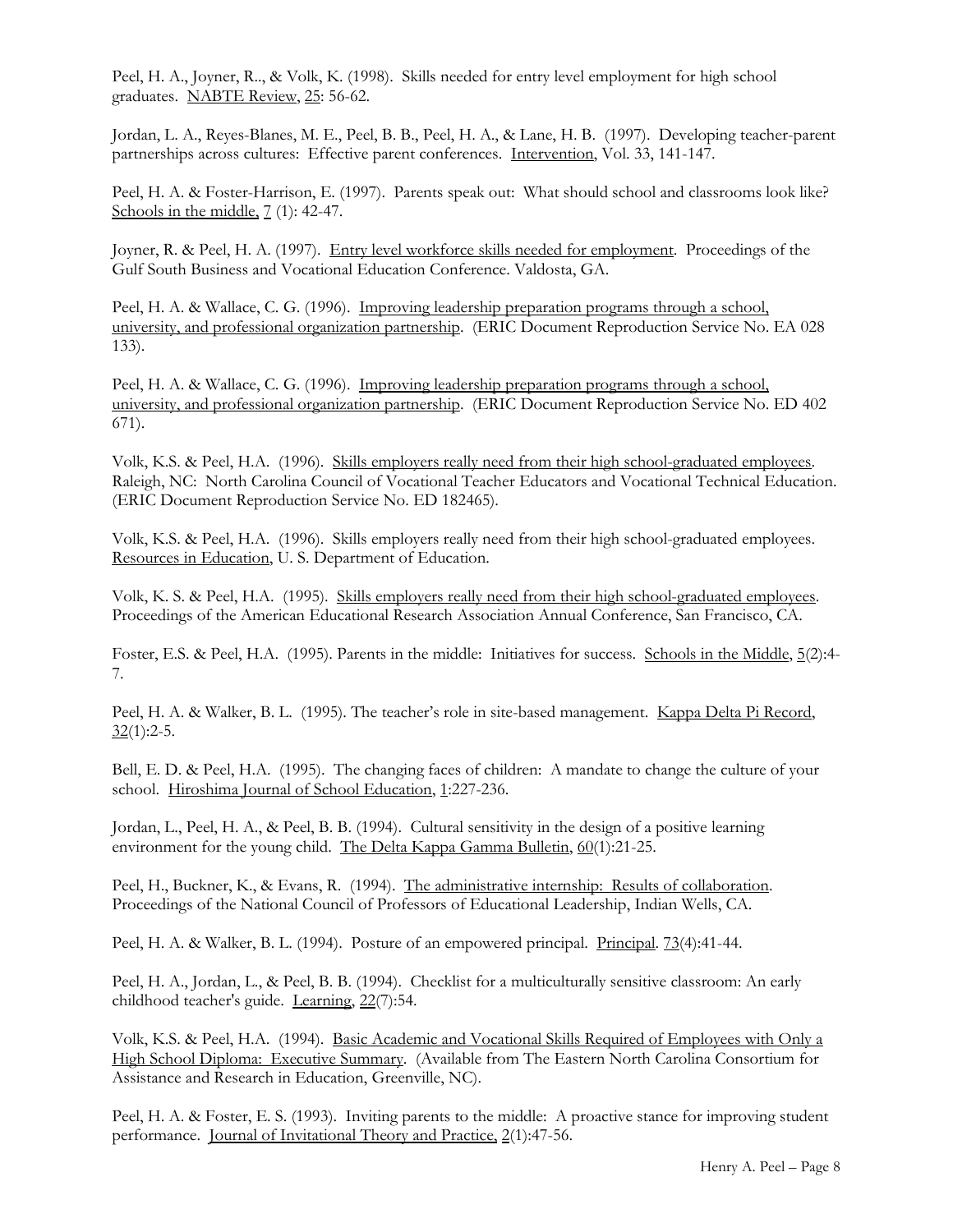Peel, H. A. & Walker, B. L. (1993). Collaboration: Getting all hands on deck facilitates school change. Journal of School Leadership, 3(1):30-39.

Walker, B. L. & Peel, H. A. (1993). Teachers and Administrators: Who's Who? Education, 114(2):230-232.

Walker, B. L. & Peel, H. A. (1993). The sights and sounds of school reform: A collaborative research view of school reform effectiveness. Spectrum, 11(4):26-31.

Bell, E. D. & Peel, H. A. (1992). An institute for multicultural education and change. Hilton Head, SC: Eastern Educational Research Association Annual Meeting. (ERIC Document Reproduction Service No. EA 024 307/Peel).

Bell, E. D. & Peel, H. A. (1992). An institute for multicultural education and change. Resources in Education, U. S. Department of Education. (ERIC Document Reproduction Service No. ED 357 411).

Peel, H. A. & Walker, B. L. (1992). School restructuring: Stepping out of the mold and into action. Record in Educational Administration and Supervision, 13(1):30-34.

Peel, H. A. (1992). Superintendent's role in local economic development. The North Carolina Journal of Teacher Education, 4(1):20-28.

Peel, H. A. (1991). Superintendent and corporate managers: Teaming for educational reform. NCASA Newsletter, 15(7):3.

Peel, H. A. (1990). Ironing wrinkles in business and school roles. The School Administrator, 47(9):44-46.

### **PAPERS DELIVERED**

#### **International**

Peel, H. A. & Peel, B. B. (2003, January). Creating effective partnerships. Presentation at the 2003 Hawaii International Conference on Education, Hawaii.

Jordan, L., Peel, H. A., & Peel, B. B. (1994, March). Sensitivity to cultural differences: Early is best. Presentation at the Learning Disabilities Association International Conference, Washington, D. C.

#### **National**

Peel, H. A. (2011, February). Invited Preconference Presenter, CASE Fusion Annual Conference, New Orleans, LA.

Peel, H. A. (2010, October). Keynote, Southern Regional Council of Educational Administration, Annual Conference, Savannah, GA.

Peel, H. A. & Warren, L. L. (2000, October). Collaborative model for school reform through a rural school/university partnership. Paper presented at the Rural Education Research Forum, Charleston, SC.

Peel, H. A., Bradshaw, L. K., Buckner, K., & Stevens, L. (2000, April) The dynamics of collaboration in the design and implementation of new preparation programs for school leaders. Paper presented at the Annual Meeting of the American Education Research Association.

Peel, H. A., Kale, R., McCarly, L., & Bradshaw, L. (1997, August). Mentoring preservice and beginning principals. Proceedings of the National Council of Professors of Educational Administration Annual Conference, Vail, Colorado.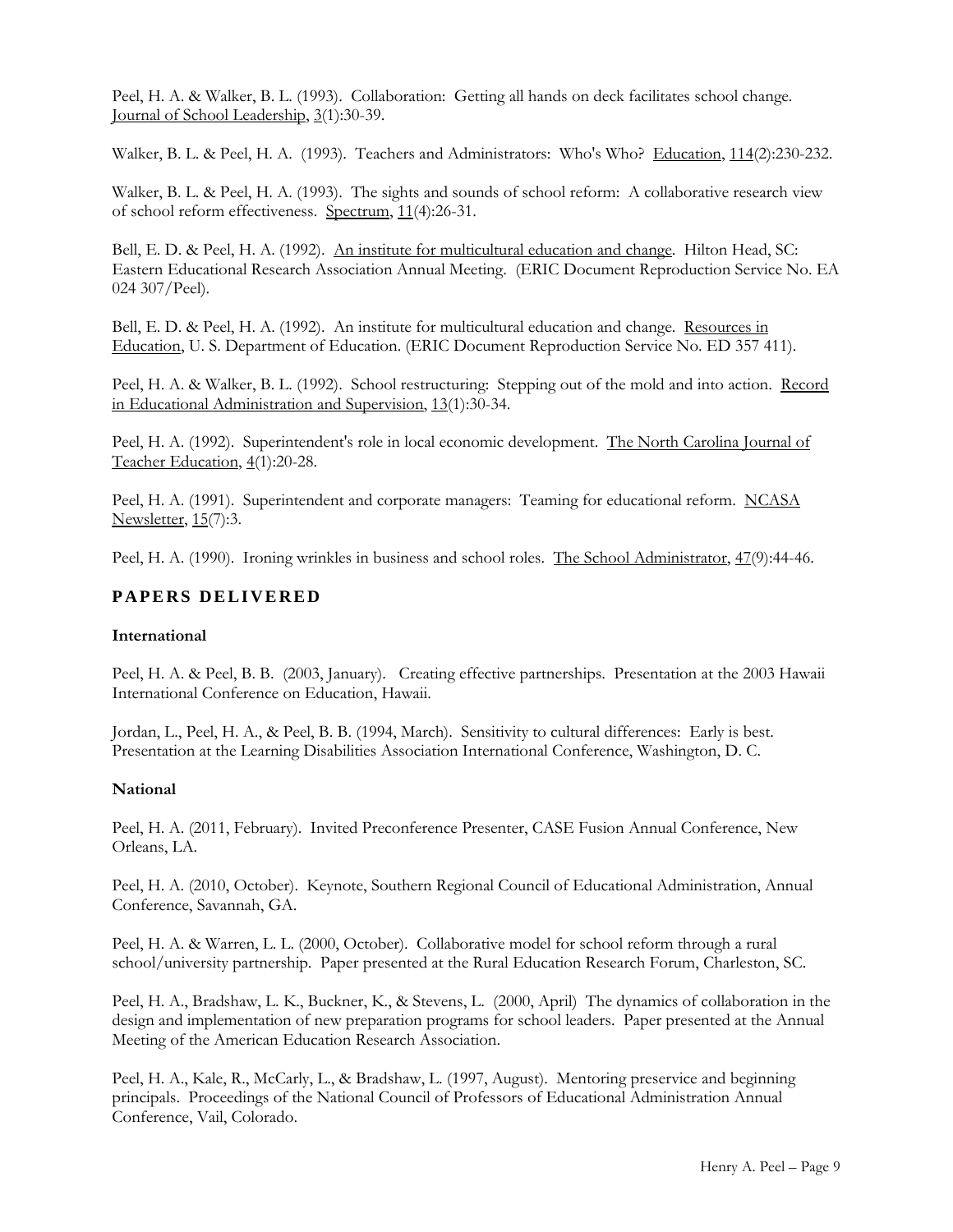Peel, H. A. & Wallace, C. G. (1996, August). Improving leadership preparation programs through a school, university, and professional organization partnership. Proceedings of the meeting of the National Council of Professors of Educational Administration Annual Conference, Corpus Christi, Texas.

Peel, H. A. (1996, April). Skills required of employees with only a high school diploma. Paper presented at the meeting of the American Vocational Education Research Association Annual Conference, New York, NY.

Peel, H. A., Sneeden, B., & Coble, C. (1996, March). Partnerships for public school quality: Bringing together public schools, universities and businesses. Paper presented at the meeting of the American Association of School Administrators Annual Conference, San Diego, CA.

Volk, K. S., & Peel, H. A. (1995, April). Skills employers really need from their high school-graduated employees. Paper presented at the meeting of the American Vocational Education Research Association Annual Conference, San Francisco, CA.

Jenkins, K., Peel, H., Jones, B., Roper, T., & Scott, P. (1995, February). Clashing cultures, novice principals, and implications for practice: An analysis from two case studies. Paper presented at the meeting of the American Association of School Administrators, New Orleans, LA.

Volk, K.S. & Peel, H. A. (1994, December). The necessary skills required of employees with high school diplomas. Paper presented at the meeting of the American Vocational Association, Dallas, TX.

Peel, H., Buckner, K., & Evans, R. (1994, August). The administrative internship: Results of collaboration. Paper presented at the meeting of the National Council of Professors of Educational Leadership, Indian Wells, CA.

Peel, H. A. & Scroggs, S. (1994, March). Successful restructuring through collaboration. Presentation at the meeting of the National Association of Elementary School Principals, Orlando, FL.

Walker, B. L. & Peel, H. A. (1994, February). New roles for teachers and administrators: A site-based management perspective. Paper presented at the meeting of the American Association of School Administrators, San Francisco, CA.

Peel, H. A. & Bell, E. D. (1993, March). Making elementary schools more culturally sensitive. Paper presented at the meeting of the National Association of Elementary School Principals, San Francisco, CA.

Peel, H. A., Walker, B. L., & Scroggs, S. (1993, February). The sights and sounds of school reform: A collaborative research view of school reform effectiveness. Paper presented at the meeting of the American Association of School Administrators, Orlando, FL.

Peel, H. A. (1992, March). Breaking with tradition: A shift to a child-centered school. Paper presented at the meeting of the National Association of Elementary School Principals, New Orleans, LA.

Peel, H. A. & Walker, B. L. (1992, February). School restructuring: One step at a time. Paper presented at the meeting of the American Association of School Administrators, San Diego, CA.

Peel, H. A. (1991, April). Traditional elementary principals in the process of school reform. Paper presented at the meeting of the National Association of Elementary School Principals, Anaheim, CA.

Peel, H. A. & Walker, B. L. (1991, March). School reform through collaboration: Success means all hands on deck. Paper presented at the meeting of the American Association of School Administrators, New Orleans, LA.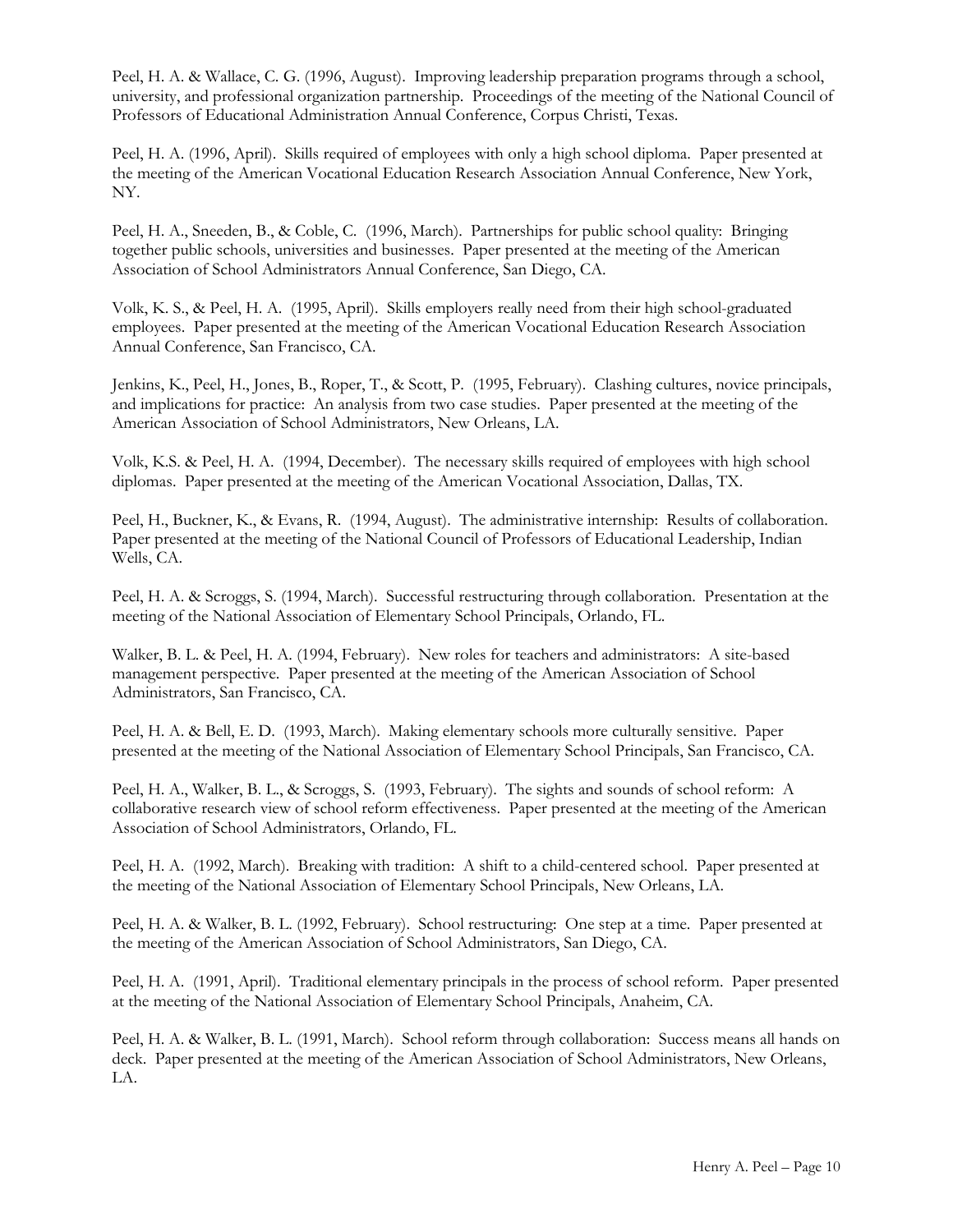### **Regional and State - Selected**

Volk, K. S. & Peel, H. A. (1995, August). Skills employers really need from their high school-graduated employees. Paper presented at the meeting of the North Carolina Council of Vocational Teacher Educators and Vocational Technical Education. Raleigh, NC.

Jenkins, K., Peel, H., Jones, B., Roper, T., & Scott, P. (1994, November). Clashing cultures and novice principals: An analysis from two case studies. Paper presented at the Southeastern Regional Conference on Educational Administration, Atlanta, GA.

Peel, B. B. & Peel, H. A. (1993, October). Building self-esteem . . . children, parents, and teachers. Presentation at the North Carolina Association for the Education of Young Children Annual Study Conference, Greensboro, NC.

Bell, E. D. & Peel, H. A. (1993, February). A case study of East Carolina University's second Institute for Multicultural Education and Change. Paper presented at the meeting of the Eastern Educational Research Association, Clearwater, FL.

Peel, H. A. & Peel, B. B. (1992, October). Ready or not? Presentation at the North Carolina Association for the Education of Young Children Annual Study Conference, Greensboro, NC.

Bell, E. D. & Peel, H. A. (1992, March). A case study of ECU's Institute of Multicultural Education and Change. Paper presented at the meeting of the Eastern Educational Research Association, Hilton Head, SC.

Peel, H. A. (1991, December). Decision making strengthened through participation. Paper presented at the meeting of the Southern Association of Colleges and Schools, New Orleans, LA.

Peel, H. A. & Peel, B. B. (1991, October). The three C's of successful relationships with parents: Communication, conferencing, and commitment. Presentation at the North Carolina Association for the Education of Young Children Annual Study Conference, Winston-Salem, NC.

Burden, A. & Peel, H. A. (1990, November). Cooperative learning with interactive video applications. Presentation at the North Carolina Science Teachers' Association Annual Conference, High Point, NC.

## **PROFESSIONAL MEMBERSHIPS**

Phi Beta Delta International Honor Society Phi Kappa Phi (President, 1997-1999) National Council of Professors of Educational Administration North Carolina Association of School Administrators (Executive Board, 1996-2001) North Carolina Professors of Educational Leadership (Chair, 1996-1997) North Carolina Standards Board for Public School Administration, 1997-2001 American Association of Colleges of Teacher Education, 1995-1997 American Association of School Administrators, 1989-1997 National Association of Elementary School Principals, 1989-1995 Professors of Elementary and Middle School Administration, 1989-1995 Vice President, 1995-1996 Secretary, 1994-1995 Eastern Educational Research Association, 1992-1993 American Association of University Professors, 1990-1994 North Carolina Association of Teacher Educators, 1992-1997 National Association for the Education of Young Children, 1992-1994 North Carolina Association for the Education of Young Children, 1992-1994